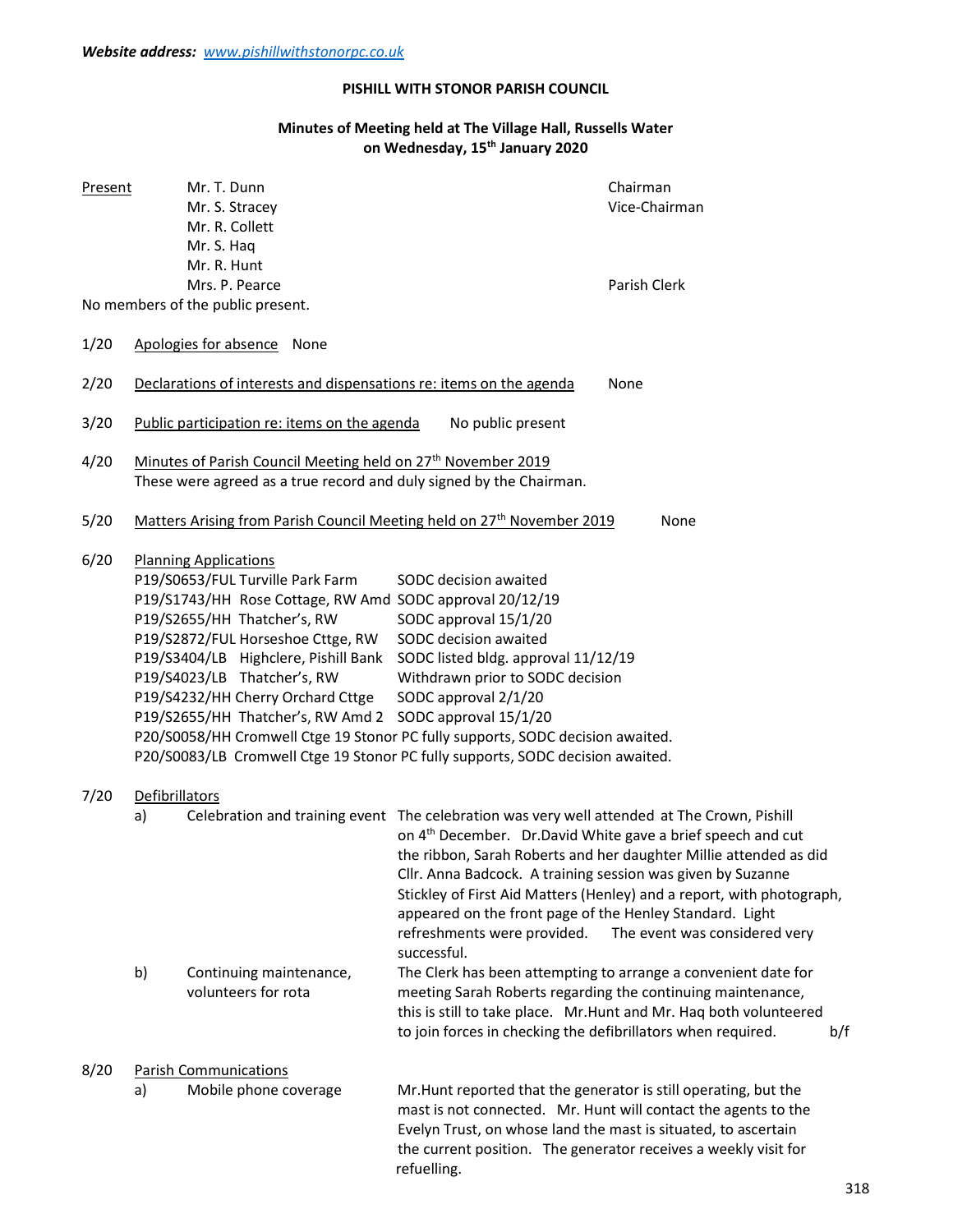## 8/20 Parish Communications (cont)

|       | b)                    | Proposed website<br>improvment                                                                                                                                                                                                                                                                                                  | The Clerk gave details of the Vision ICT annual costs.<br>After discussion, the Councillors agreed to retain the current<br>website format.                                                                                                                                                                                                                                                                                            |       |  |  |  |  |
|-------|-----------------------|---------------------------------------------------------------------------------------------------------------------------------------------------------------------------------------------------------------------------------------------------------------------------------------------------------------------------------|----------------------------------------------------------------------------------------------------------------------------------------------------------------------------------------------------------------------------------------------------------------------------------------------------------------------------------------------------------------------------------------------------------------------------------------|-------|--|--|--|--|
|       | c)                    | <b>Noticeboard Pishill</b>                                                                                                                                                                                                                                                                                                      | The Crown Inn is currently closed. Mr. Dunn and Mr. Stracey<br>will speak to the owner regarding the removed noticeboard<br>when The Crown is re-opened.                                                                                                                                                                                                                                                                               | TD/SS |  |  |  |  |
|       | d)                    | Advice                                                                                                                                                                                                                                                                                                                          | OALC Face-to-Face Legal This event on 7 <sup>th</sup> April 2020 was brought to the attention of<br>the Parish Councillors.                                                                                                                                                                                                                                                                                                            |       |  |  |  |  |
| 9/20  | Roads                 |                                                                                                                                                                                                                                                                                                                                 |                                                                                                                                                                                                                                                                                                                                                                                                                                        |       |  |  |  |  |
|       | a)                    | <b>B480</b>                                                                                                                                                                                                                                                                                                                     | Still requires extensive repair, or resurfacing. The Clerk has contacted<br>OCC on numerous occasions, but no action has been forthcoming.<br>Clerk to continue pressure.                                                                                                                                                                                                                                                              | PP    |  |  |  |  |
|       | b)                    | Sign cleaning in parish                                                                                                                                                                                                                                                                                                         | The Clerk reported that Mr. Martin Hoare, of Stonor, had very kindly                                                                                                                                                                                                                                                                                                                                                                   |       |  |  |  |  |
|       | c)                    | <b>Ditches</b>                                                                                                                                                                                                                                                                                                                  | cleaned the Stonor signs. Mr.Dunn will write a letter of thanks.<br>As requested at the previous meeting, the Clerk had contacted OCC<br>but, although a response had been received from Mr. Matt Archer, no                                                                                                                                                                                                                           | TD/PP |  |  |  |  |
|       |                       |                                                                                                                                                                                                                                                                                                                                 | action had been forthcoming. Accordingly, the Parish Councillors<br>proceeded with their decision at the November meeting - to contact<br>Mr. Philip Shaw to undertake the work, which will be funded through<br>the CIL monies available. Mr. Hunt and Mr. Stracey will contact Mr. Shaw<br>to make the necessary arrangements, and will assist him with the removal                                                                  | RH/SS |  |  |  |  |
|       | d)                    | Snow clearance                                                                                                                                                                                                                                                                                                                  | of spoil etc.<br>As instructed at the November meeting, the Clerk had made arrangements<br>with Mr. Derek Cheriton to clear snow from Maidensgrove Common road<br>to its junction with the B481. To be funded through CIL.                                                                                                                                                                                                             |       |  |  |  |  |
|       | e)                    | The clearance of the swale ditch is the responsibility of OCC but, again,<br>Swale ditch, Stonor Pk<br>this has not been carried out. In view of the risk of flooding property, it was<br>unanimously agreed that Mr. Philip Shaw should be contacted to carry<br>out this vital work (see 79/20(c)). To be funded through CIL. |                                                                                                                                                                                                                                                                                                                                                                                                                                        |       |  |  |  |  |
| 10/20 | <b>Commons Report</b> |                                                                                                                                                                                                                                                                                                                                 |                                                                                                                                                                                                                                                                                                                                                                                                                                        |       |  |  |  |  |
|       | a)                    | Gated footpath, RW                                                                                                                                                                                                                                                                                                              | Planning approval for the erection of the gates was being sought, but<br>the application has been withdrawn (P19/S2872/FUL).                                                                                                                                                                                                                                                                                                           | b/f   |  |  |  |  |
|       | b)                    | Commercial dog walking This has become less of a problem recently.                                                                                                                                                                                                                                                              |                                                                                                                                                                                                                                                                                                                                                                                                                                        |       |  |  |  |  |
|       | c)                    | Driving on Commons                                                                                                                                                                                                                                                                                                              | Considerable activity at present, with visible tracks across the commons.<br>The Clerk was asked to remind parishioners of the necessity of dialling<br>999 immediately any incidents are taking place, confirming their report<br>through the Thames Valley Police Antisocial Behaviour website. The Police<br>are extremely keen to tackle rural crime and emailing such a report<br>reinforces the need for better rural resources. | PP    |  |  |  |  |
|       | d)                    | Driving on fields                                                                                                                                                                                                                                                                                                               | See (c) above. Considerable activity, with two deer being killed by vehicles<br>at Hollandridge.                                                                                                                                                                                                                                                                                                                                       |       |  |  |  |  |
| 11/20 |                       | Footpaths Report                                                                                                                                                                                                                                                                                                                | Currently very muddy, but nothing else to report.                                                                                                                                                                                                                                                                                                                                                                                      |       |  |  |  |  |

 $\_$  ,  $\_$  ,  $\_$  ,  $\_$  ,  $\_$  ,  $\_$  ,  $\_$  ,  $\_$  ,  $\_$  ,  $\_$  ,  $\_$  ,  $\_$  ,  $\_$  ,  $\_$  ,  $\_$  ,  $\_$  ,  $\_$  ,  $\_$  ,  $\_$  ,  $\_$  ,  $\_$  ,  $\_$  ,  $\_$  ,  $\_$  ,  $\_$  ,  $\_$  ,  $\_$  ,  $\_$  ,  $\_$  ,  $\_$  ,  $\_$  ,  $\_$  ,  $\_$  ,  $\_$  ,  $\_$  ,  $\_$  ,  $\_$  ,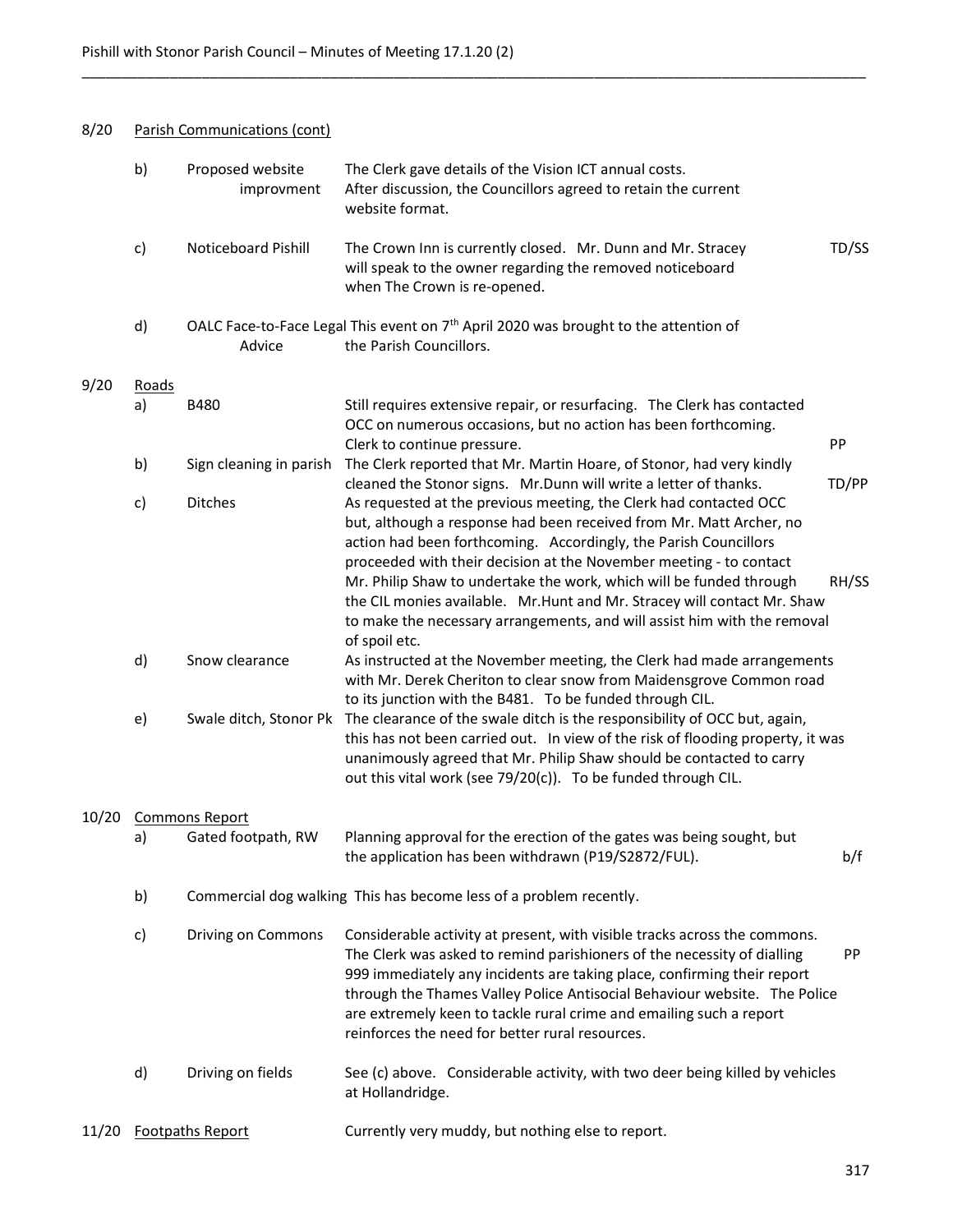| 12/20 |                                                                                                         |                                                                                                                                                                         | Neighbourh'd Watch proposal | The Clerk had emailed parishioners on the Distribution List.<br>resulting in one volunteer co-ordinator for Maidensgrove,<br>three people in Stonor wished to know more, no responses from residents<br>either in Pishill or Russells Water.<br>The Parish Councillors discussed the matter, concluding that<br>such a Scheme may be somewhat outdated in the light of current social<br>media. Mr. Haq volunteered to ascertain what other methods could<br>be used to communicate, suggesting that possibly 'Group.IO' may be<br>suitable. Such a method would allow parishioners to 'post' items, as<br>well as parish councillors and the clerk, giving a more immediate response.<br>Mr. Haq will report his findings at the next meeting. |                               | <b>SH</b><br><b>SH</b> |  |
|-------|---------------------------------------------------------------------------------------------------------|-------------------------------------------------------------------------------------------------------------------------------------------------------------------------|-----------------------------|-------------------------------------------------------------------------------------------------------------------------------------------------------------------------------------------------------------------------------------------------------------------------------------------------------------------------------------------------------------------------------------------------------------------------------------------------------------------------------------------------------------------------------------------------------------------------------------------------------------------------------------------------------------------------------------------------------------------------------------------------|-------------------------------|------------------------|--|
| 13/20 | Refuse and Waste Management Generally nothing to report.<br>Litter Blitz date<br>a)<br>and arrangements |                                                                                                                                                                         |                             | Litter Blitz date: weekend of 7 <sup>th</sup> /8thMarch 2020. Mr.Hunt will be<br>the overall co-ordinator, with Mr. Haq dealing with the Stonor area.<br>The Clerk was asked to contact Mr. Guy Godfrey and Mrs. Brenda<br>Phipps to enquire whether they would be willing to co-ordinate<br>Pishill and Russells Water/Maidensgrove respectively.<br>Mr. Hunt will collect all filled bags for collection by SODC. The Clerk<br>will contact Alexandra Pyle at SODC (Alexandra.Pyle@southandvale.gov.uk)<br>for equipment etc., including a request for the collection after the<br>Litter Blitz has taken place.                                                                                                                              |                               |                        |  |
| 14/20 | a)                                                                                                      | Administration<br>Clerk's Contract                                                                                                                                      |                             | This has been prepared and Mr. Collett will verify it on behalf of the<br>Parish Council.                                                                                                                                                                                                                                                                                                                                                                                                                                                                                                                                                                                                                                                       |                               | RC/PP                  |  |
| 15/20 |                                                                                                         | VE Day remembrance May 2020 The Clerk confirmed that the Russells Water Village Hall Committee<br>Chairman, Mr. Adrian de Segundo, had been informed of the PC support. |                             |                                                                                                                                                                                                                                                                                                                                                                                                                                                                                                                                                                                                                                                                                                                                                 |                               |                        |  |
| 16/20 | <b>Finance</b><br>a)                                                                                    | Bank statement                                                                                                                                                          |                             | The Clerk reported that the Community Account balance stands at<br>£11,802.41 and the Flexible Current Account at £6.76.                                                                                                                                                                                                                                                                                                                                                                                                                                                                                                                                                                                                                        |                               |                        |  |
|       | b)<br>Receipts and payments<br>Cheques drawn at meeting:                                                |                                                                                                                                                                         |                             | Ch.no: 100587 The Village Hall, RW (mtg hire $15/1/20$ 1 % hrs @ £12 ph)<br>100588 P.A. Pearce (Clerk's wages 25/11/19-12/1/20 8 wks @ £84 +tel exps £20)<br>100589 The Crown Inn, Pishill (mtg hire 24/11/19 2 hrs @£12 ph +<br>refreshments for defibrillator event and training)                                                                                                                                                                                                                                                                                                                                                                                                                                                             | £ 18.00<br>£692.00<br>£131.00 |                        |  |
|       | <b>CIL Funding</b><br>c)                                                                                |                                                                                                                                                                         |                             | Snow clearance and ditch maintenance See 9/20 (c, d and e)<br>Sign refurbishment<br>The Clerk had received a quotation of £1,480.00. from Brian Allum Sign Writers.<br>(VAT is not included as Mr.Allum is not registered). This was discussed by the<br>parish councillors, who considered the quote to be too expensive.                                                                                                                                                                                                                                                                                                                                                                                                                      |                               |                        |  |
|       |                                                                                                         |                                                                                                                                                                         |                             | Litter picking equipment<br>After discussion, it was agreed that Mr. Haq would obtain figures for the<br>purchase of 20 litter pickers, similar to those provided by the District Council,<br>and 20 hi-viz vests. These would be available to parishioners throughout the year.<br>To be discussed at the next meeting.                                                                                                                                                                                                                                                                                                                                                                                                                        |                               | <b>SH</b>              |  |

 $\_$  ,  $\_$  ,  $\_$  ,  $\_$  ,  $\_$  ,  $\_$  ,  $\_$  ,  $\_$  ,  $\_$  ,  $\_$  ,  $\_$  ,  $\_$  ,  $\_$  ,  $\_$  ,  $\_$  ,  $\_$  ,  $\_$  ,  $\_$  ,  $\_$  ,  $\_$  ,  $\_$  ,  $\_$  ,  $\_$  ,  $\_$  ,  $\_$  ,  $\_$  ,  $\_$  ,  $\_$  ,  $\_$  ,  $\_$  ,  $\_$  ,  $\_$  ,  $\_$  ,  $\_$  ,  $\_$  ,  $\_$  ,  $\_$  ,